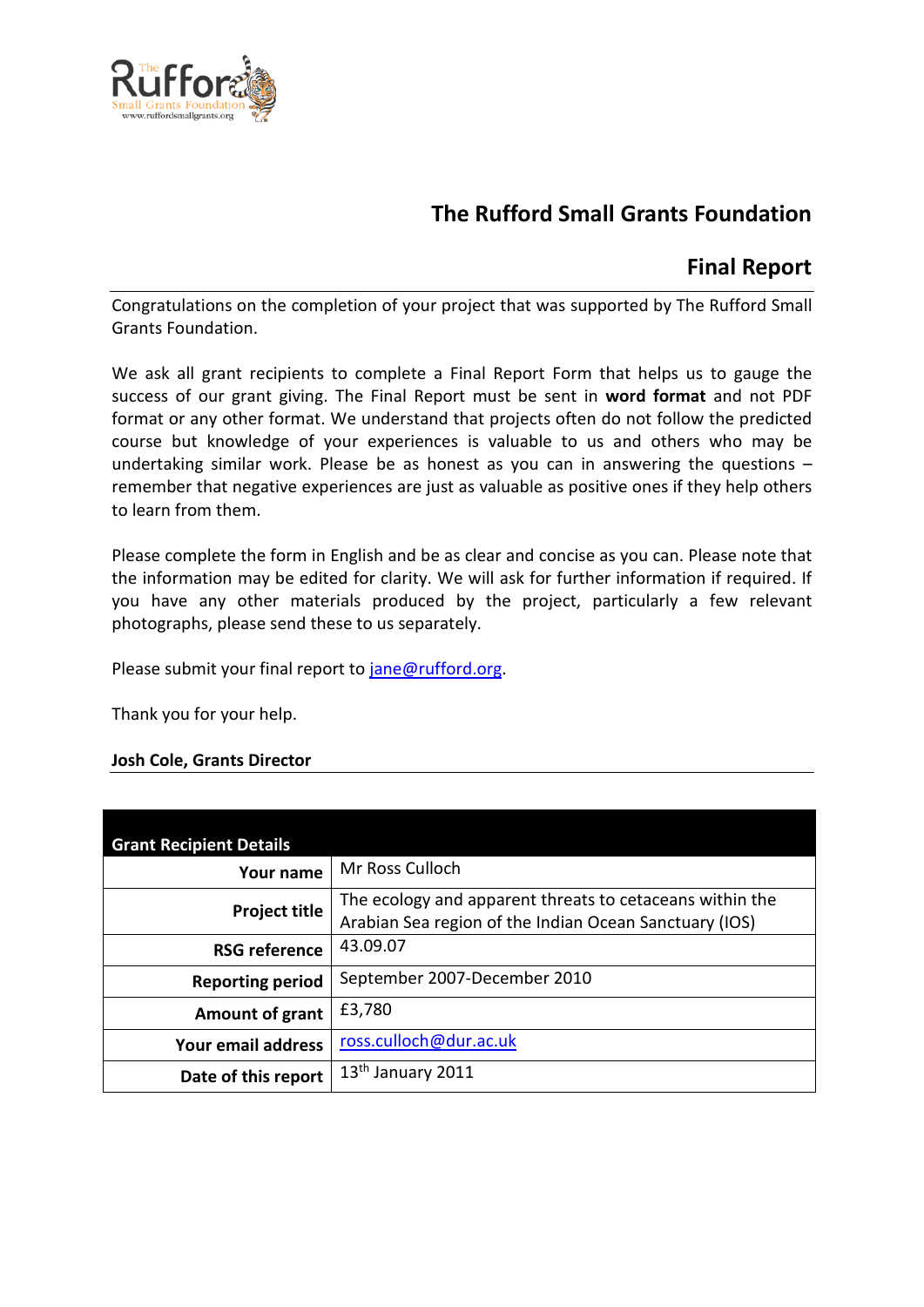

## **1. Please indicate the level of achievement of the project's original objectives and include any relevant comments on factors affecting this.**

| <b>Objective</b>                                                                                 | achieved<br>Not | achieved<br>Partially | achieved<br>Fully | <b>Comments</b>                                                                                                                                                                                                                                                                                                                                                                                         |
|--------------------------------------------------------------------------------------------------|-----------------|-----------------------|-------------------|---------------------------------------------------------------------------------------------------------------------------------------------------------------------------------------------------------------------------------------------------------------------------------------------------------------------------------------------------------------------------------------------------------|
| beach<br>Systematic<br>surveys<br>between<br>November 2007 and<br><b>March 2008</b>              |                 |                       | Χ                 | Despite issues with civil unrest throughout the<br>country (see Section 2) the Cetacean Conservation<br>Pakistan (CCP) team managed to carry out more<br>than 50 systematic beach surveys, which resulted<br>in over 20 samples from dead, stranded<br>cetaceans.                                                                                                                                       |
| Capacity building                                                                                |                 |                       | X                 | See Section 3 for a detailed description of the<br>capacity building element of the project.                                                                                                                                                                                                                                                                                                            |
| Community<br>Surveys/<br>Questionnaires                                                          |                 |                       | X                 | See Sections 3 & 4 for more details                                                                                                                                                                                                                                                                                                                                                                     |
| Distributing<br>leaflets,<br>identification guides,<br>and sightings cards in<br>local languages |                 |                       | X                 | See Sections 3 & 4 for more details                                                                                                                                                                                                                                                                                                                                                                     |
| Fisherman Workshops                                                                              |                 |                       | X                 | See Sections 3 & 4 for more details                                                                                                                                                                                                                                                                                                                                                                     |
| Raising Awareness of<br>the public                                                               |                 |                       | X                 | See sections 3 & 4 for more details                                                                                                                                                                                                                                                                                                                                                                     |
| Sightings<br>and<br>strandings network                                                           |                 |                       | X                 | See sections 3 & 4 for more details                                                                                                                                                                                                                                                                                                                                                                     |
| Marine<br>mammal<br>Karachi<br>module<br>at<br>University January                                |                 |                       | $\mathsf{x}$      | I was invited to talk on species identification and<br>cetacean strandings. Unfortunately, due to<br>timetable clashes with many of the organisations<br>and groups wishing to attend it was postponed<br>and was not rescheduled during my time in<br>Pakistan. However, the module was run at a<br>later date, with teaching done by Dr. Mauvis<br>Gore and other members of the CCP team             |
| <b>Genetic Analysis</b>                                                                          |                 |                       | X                 | Howard Gray carried out the genetic analysis<br>under the supervision of Professor Rus Hoelzel at<br>Durham University. From the 37 samples Howard<br>Gray received, 24 yielded DNA and were identified<br>successfully to species level and sexed. The<br>principal issue with the 13 unsuccessful samples<br>was that they were too degraded to yield DNA<br>despite several attempts by Howard Gray. |
| <b>Pollutant Analysis</b>                                                                        | X               |                       |                   | Unfortunately, we found no samples that were<br>fresh enough to allow for pollutant analyses.                                                                                                                                                                                                                                                                                                           |
| Age Analysis                                                                                     |                 |                       | X                 | All thirteen samples collected were successfully<br>analysed.                                                                                                                                                                                                                                                                                                                                           |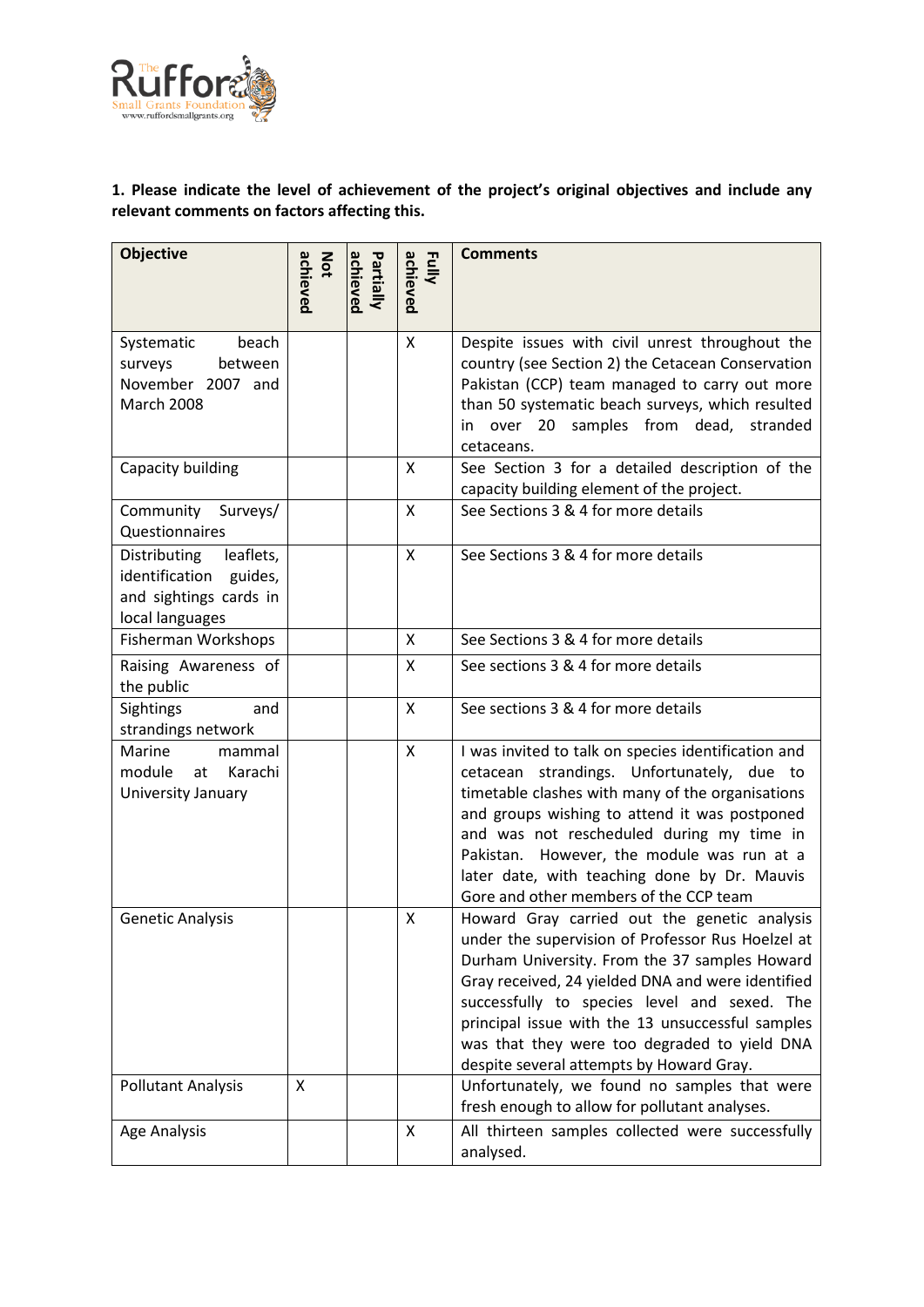

## **2. Please explain any unforeseen difficulties that arose during the project and how these were tackled (if relevant).**

Delays in gathering data, exporting samples and analysing the samples occurred despite the team's best efforts and were due largely to civil unrest in the Balochistan province and bureaucratic needs by different Pakistani government departments. Ultimately, the combination of these issues did result in a significant delay in the completion of the project.

The only significant deviation from the proposal was that the analysis of the teeth samples were not carried out by Dr Tom Jefferson as he was not able to accommodate the analyses in time. Dr. Christina Lockyer kindly agreed to take this job at short notice. Dr. Lockyer is regarded as one of the best in this field, although her quote for the analysis was significantly more. The outcome of this unforeseen need to have the teeth analysed elsewhere is reflected in the budget, with fewer teeth being analysed for a similar cost.

#### **3. Briefly describe the three most important outcomes of your project.**

The capacity building element of the project has been very important in the overall success of the Cetacean Conservation Pakistan (CCP) team. The most significant and most important outcome in this respect is the two CCP team members (Shoaib Kiani and Babar Hussain) that have been involved since the beginning of the project in 2005-2006. They are now in the position to run all aspects of the project from data collection, analysis, public awareness and training other members of the CCP team. During this field season the team focused on training newer members of the team along with other interested individuals from the Zoological Survey Department and Sindh Wildlife Department. The skills taught by the established members of the CCP team included how to carry out systematic beach surveys, data collection, sample collection, use of field equipment such as GPS, species identification and how to assist a live stranded cetacean. This has ultimately led to the success of the project, allowing these activities to continue without the UK members of the team having to be in Pakistan to oversee the project. This is a credit not only to those involved in the training but to the team itself, and in particular Shoaib Kiani, Babar Hussain and Umer Waqas for their commitment to the project.

Involving the community and raising the public's awareness of cetaceans has been a very important factor in the success of this project. Most importantly, the CCP team made every effort to communicate with as many people and representatives from fishing communities, government organisations, non-government organisations and Universities as possible. This not only raised awareness, but it also resulted in support for the work of the CCP team, often in the form of publicity, which aided the growth of our strandings network. Also, from the point of view of data collection, by devoting a significant proportion of our time to these community-based activities (such as public talks, workshops, visiting communities, etc) we managed to increase our sample size for genetic and age analyses through the standings network. We also gathered important qualitative data on the abundance, distribution and seasonality of cetacean species by giving out almost 200 questionnaires to fishermen from over 40 villages.

The third of the most important outcomes of the project is undoubtedly the data that the CCP team collected over the course of this project (including the data collected in 2005-2006 under the 1st RSGF). Since there is very little known about cetaceans in this region of the Indian Ocean these data will hopefully begin to inform local authorities about the species in their waters, which we hope will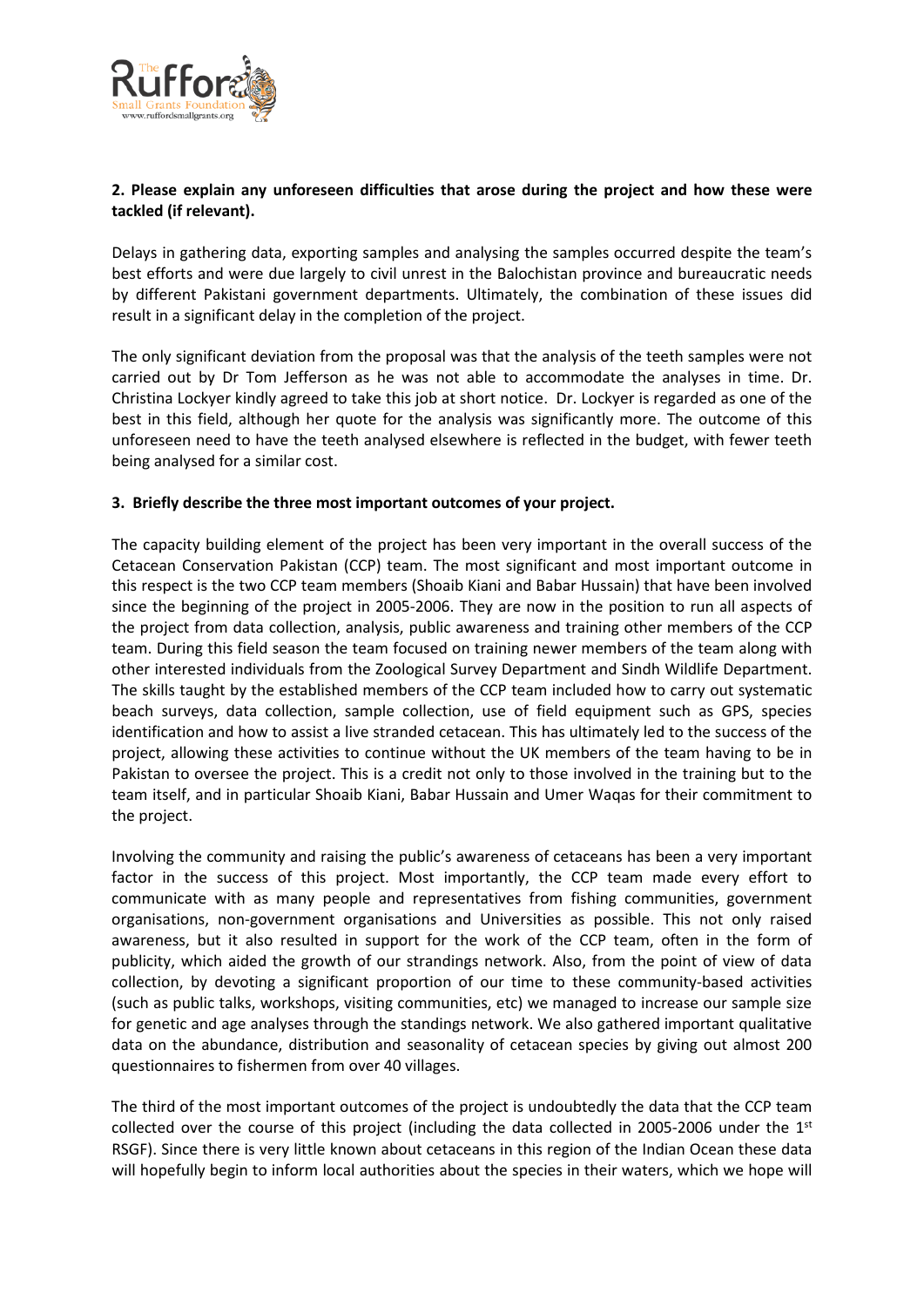

lead to members of the CCP team advising theses authorities on how to best manage and conserve these populations in order to maintain and improve the biodiversity in Pakistani waters. These data will also be of international importance, with the International Whaling Commission (IWC) taking a very keen interest in any research being carried out within the Indian Ocean Sanctuary. Of the work carried out during this project the detailed analysis on the genetics is likely to be of the greatest interest to the international community. These data can tell us about how distinct the species are compared to other regions and can give us an insight into how isolated populations are. Based on the importance of this information with regards to the successful management and conservation of cetaceans in this region we are now beginning to collaborate with the Environment Society of Oman Whale & Dolphin Research Group (formally the Oman Whale & Dolphin Research Group) in trying to establish if cetacean populations in Omani and Pakistani waters are isolated from one another.

## **4. Briefly describe the involvement of local communities and how they have benefitted from the project (if relevant).**

As mentioned in the third section of the report the Involvement of the local communities has been an important part of this project. The community surveys that the Cetacean Conservation Pakistan (CCP) team carried out were beneficial for both the team and the communities. The CCP team distributed leaflets, guides and sightings cards to the villagers that were interested. These handouts gave information on cetaceans, how to identify common species, and how to record sightings at sea. With the aid of the identification guides the CCP team helped the fishermen identify the species that they had seen. It was clear that many of the people from these villages were keen to learn more about cetaceans and to pass on their experiences with cetaceans. In addition to the questionnaires carried out at these fishing villages the CCP team also ran two fisherman workshops, one in Karachi (Sindh province) and one in Gwadar (Balochistan province). These workshops brought a total of 49 community leaders together to learn more about cetaceans and to discuss their thoughts and concerns about cetaceans. It also allowed the leaders of these communities, who in some instances had never met before, to communicate with one another on a broader scope of issues effecting fisheries in Pakistan and provided them with information and material to discuss with their own communities. The CCP team also gave public talks to over 1400 people at the WWF-Pakistan Wetland Centre in Karachi and the WWF-Pakistan centre at Jiwani. They also carried out talks on request to 2 sport fishing associations, 6 government departments, 4 NGOs and 4 universities.

#### **5. Are there any plans to continue this work?**

If more funding can be secured, then the Pakistani members of the Cetacean Conservation Pakistan (CCP) team are very keen to continue and evolve their work. The collaboration between the Environment Society of Oman Whale & Dolphin Research Group and the CCP team is in its infancy but we do hope that this will prove to become a longstanding collaboration that will strengthen any applications for funding.

#### **6. How do you plan to share the results of your work with others?**

We expect to get at least one paper published in a peer-reviewed journal. We will also pass reports to interested organisations within Pakistan, such as WWF-Pakistan, Zoological Survey Department, Sindh Wildlife Department, relevant departments in Pakistani universities and to those that have shown an interest in the work of the CCP team. We will also pass this information on to the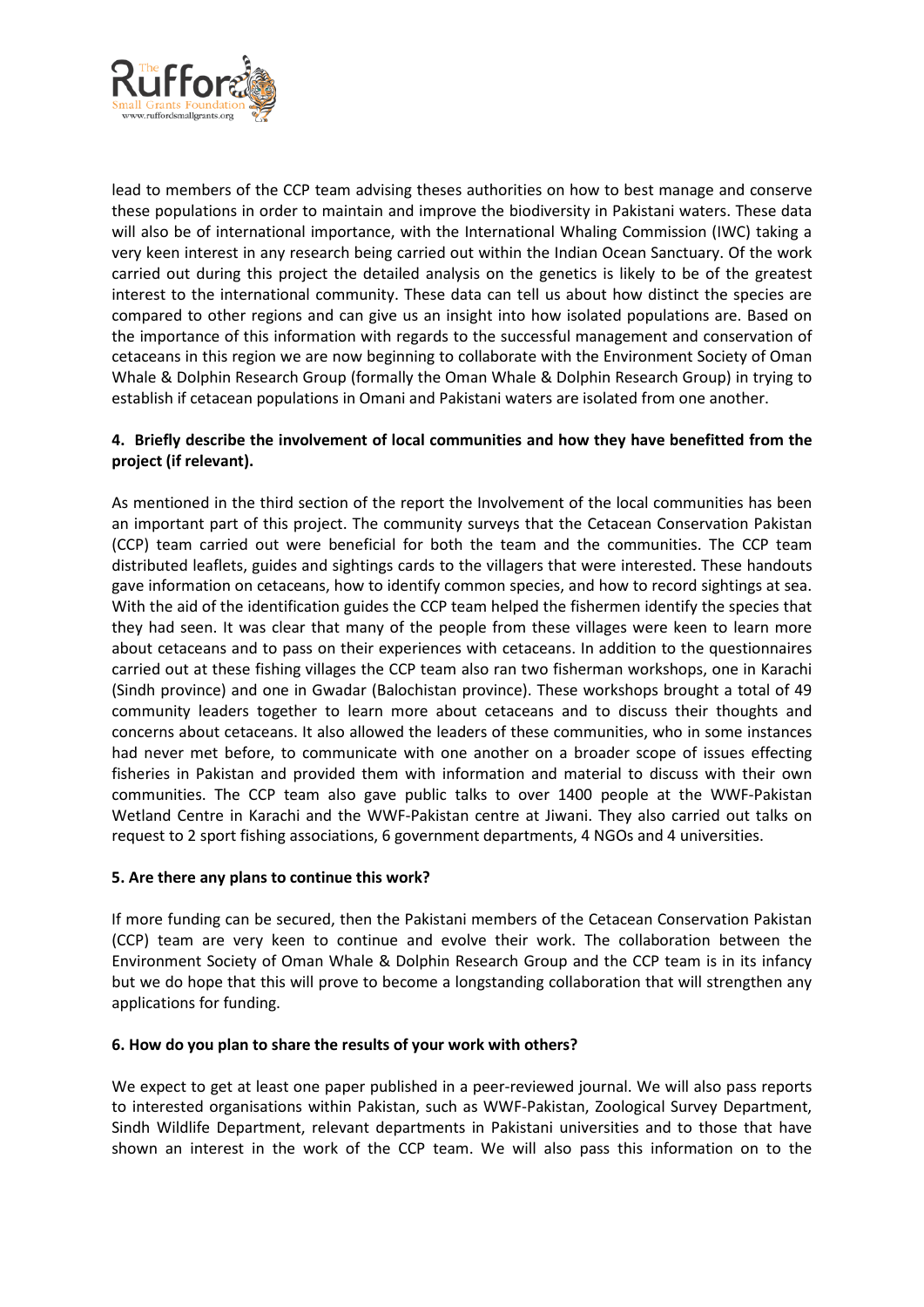

International Whaling Commission (IWC) in the hope that these data will help to inform them on future decisions regarding the Indian Ocean Sanctuary.

#### **7. Timescale: Over what period was the RSG used? How does this compare to the anticipated or actual length of the project?**

The application was accepted in September 2007 and the project was not completed until January 2011. This is a significant delay regarding the proposed timeline of one year for the completion of the project, however we did meet with a number of substantial issues that we could not have foreseen (detailed in section 2) but the outcome was more than we anticipated.

#### **8. Budget: Please provide a breakdown of budgeted versus actual expenditure and the reasons for any differences. All figures should be in £ sterling, indicating the local exchange rate used.**

| Item                                                             | <b>Budgeted</b><br>Amount | Amount<br>Actual | Difference | <b>Comments</b>                                                                                                                                                                                                                                                                                                                                                                              |
|------------------------------------------------------------------|---------------------------|------------------|------------|----------------------------------------------------------------------------------------------------------------------------------------------------------------------------------------------------------------------------------------------------------------------------------------------------------------------------------------------------------------------------------------------|
| Return travel from Scotland<br>to Pakistan                       | £700                      | £653             | $+£47$     |                                                                                                                                                                                                                                                                                                                                                                                              |
| <b>Business Visa (Single Entry)</b>                              | £80                       | £80              | £0         |                                                                                                                                                                                                                                                                                                                                                                                              |
| Cost of living $@$ £5 a day for<br>60 days*                      | £300                      | £300             | £0         | It was not possible to calculate the total<br>cost over the course of the 60 days as<br>many grocery items are bought from<br>market stalls and no receipts are given.<br>The daily average was calculated based<br>on my time spent in Pakistan in 2005-<br>2006.                                                                                                                           |
| Diesel Fuel @ £10 a day for<br>30 days $*$                       | £300                      | £300             | £0         | The project made sure as to utilise the<br>entire funds for fuel in order to<br>maximise<br>the<br>number of<br>surveys<br>undertaken.                                                                                                                                                                                                                                                       |
| Maintenance of Vehicle @<br>£5 a day for 30 days*                | £150                      | £150             | £0         | The vehicle we inherited from Karachi<br>University was not in the best condition<br>at the start of the field trip so the<br>majority of these funds were spent<br>before fieldwork in order to get the<br>vehicle road worthy.                                                                                                                                                             |
| £50<br><b>DNA</b><br>analysis<br>@<br>a<br>sample for 25 samples | £1250                     | £1665            | $-£415$    | Despite Howard Gray carrying out a<br>minimum<br>of <sub>3</sub><br>attempts<br>at<br>DNA<br>extraction on every sample 13 did not<br>yield DNA. Nevertheless, all 37 samples<br>were paid for, which is a typical<br>arrangement with genetic laboratories<br>as the major cost of the process (both in<br>time and in materials) is extracting the<br>DNA. Each sample was charged at £45. |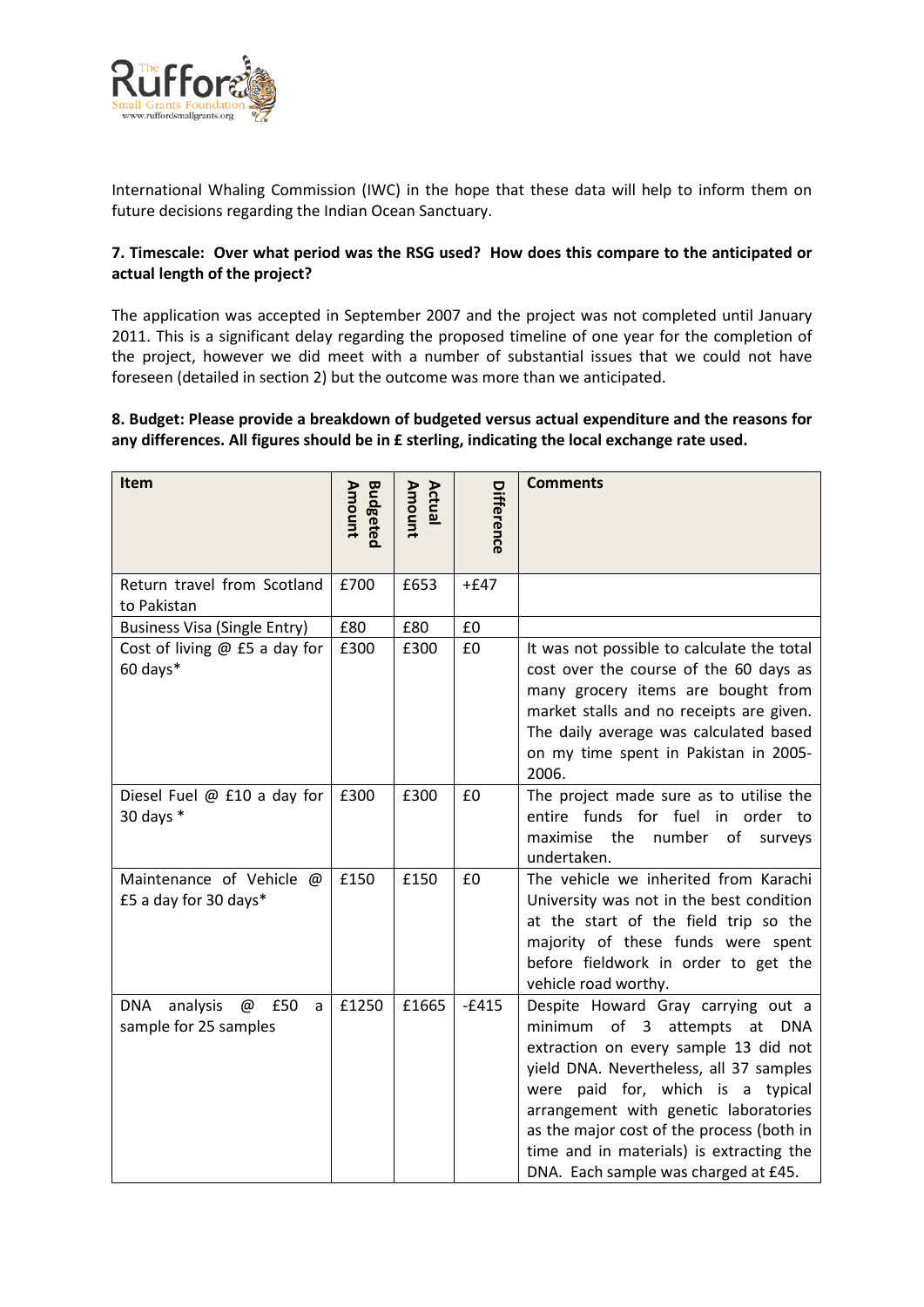

| Pollutant analysis @ £30 a<br>sample for 5 samples                                                | £150  | £0    | $+£150$ | With RSGFs consent the money for these<br>analyses was reallocated to allow for<br>additional genetic samples<br>be<br>to<br>analysed.                                   |
|---------------------------------------------------------------------------------------------------|-------|-------|---------|--------------------------------------------------------------------------------------------------------------------------------------------------------------------------|
| Small tooth analysis quoted<br>£15 a sample for 10<br>@<br>samples                                | £150  | £185  | $-E35$  | This was charged at 320 DKK, which<br>converted to approximately £37 a<br>sample (1 GBP = $8.75$ DKK). A total of 5<br>samples were analysed.                            |
| Large tooth analysis quoted<br>@ £30 a sample for 20<br>samples                                   | £600  | £440  | $+£160$ | This was charged at 475 DKK, which<br>converted to approximately £55 a<br>sample (1 GBP = $8.75$ DKK). A total of 8<br>samples were analysed.                            |
| Shipping & packaging of<br>samples (DMSO, suitable<br>containers, courier costs,<br>licence fees) | £100  | £50   | $+£50$  | This included the cost of shipping the<br>samples from Pakistan to the UK. And<br>for the tooth samples to Denmark and<br>back to the UK after analysis was<br>complete. |
| <b>Total</b>                                                                                      | £3780 | £3823 | $-E43$  |                                                                                                                                                                          |

*\*For all expenses in Pakistan the exchange rate used was 1 GBP = 135.190 PKR*

*\*The information given in the 'Item' column is the same as that given in the original grant application – the relevant reason(s) for any variation from the original quotes or expenses are noted in the 'Comments' column.*

#### **9. Looking ahead, what do you feel are the important next steps?**

Continuing to build on the work the Cetacean Conservation Pakistan (CCP) team has done is very important, this includes continuing the efforts to raise awareness and to continue to collect data from dead, stranded cetaceans. The most likely way to continue this given the limited funding available for such projects is to try and involve dedicated volunteers in these activities. However, these programs always have their cons too, such that training volunteers is labour intensive and their contribution is often short lived, which requires training a lot of people over a short period of time. Again, this would still be dependent on finding funding to pay the salaries of the established Pakistani CCP team members, as this would have to be a full-time job. Nevertheless, we are confident that the work of the CCP team will continue and funding will continue to be found to allow this important research to be carried out.

#### **10. Did you use the RSGF logo in any materials produced in relation to this project? Did the RSGF receive any publicity during the course of your work?**

The RSGF logo was used on leaflets and species ID cards that were handed out to members of fishing villages. I was interviewed for a Pakistani TV show on two occasions and on both occasions, I mentioned that the research I was involved in was funded by the RSGF. For any talks or training I did use PowerPoint the RSGF logo was always on the first and final slide. The RSGF has also been noted on reports submitted to partners and other funding agencies by Dr. Mauvis Gore (the Cetacean Conservation Pakistan project leader).